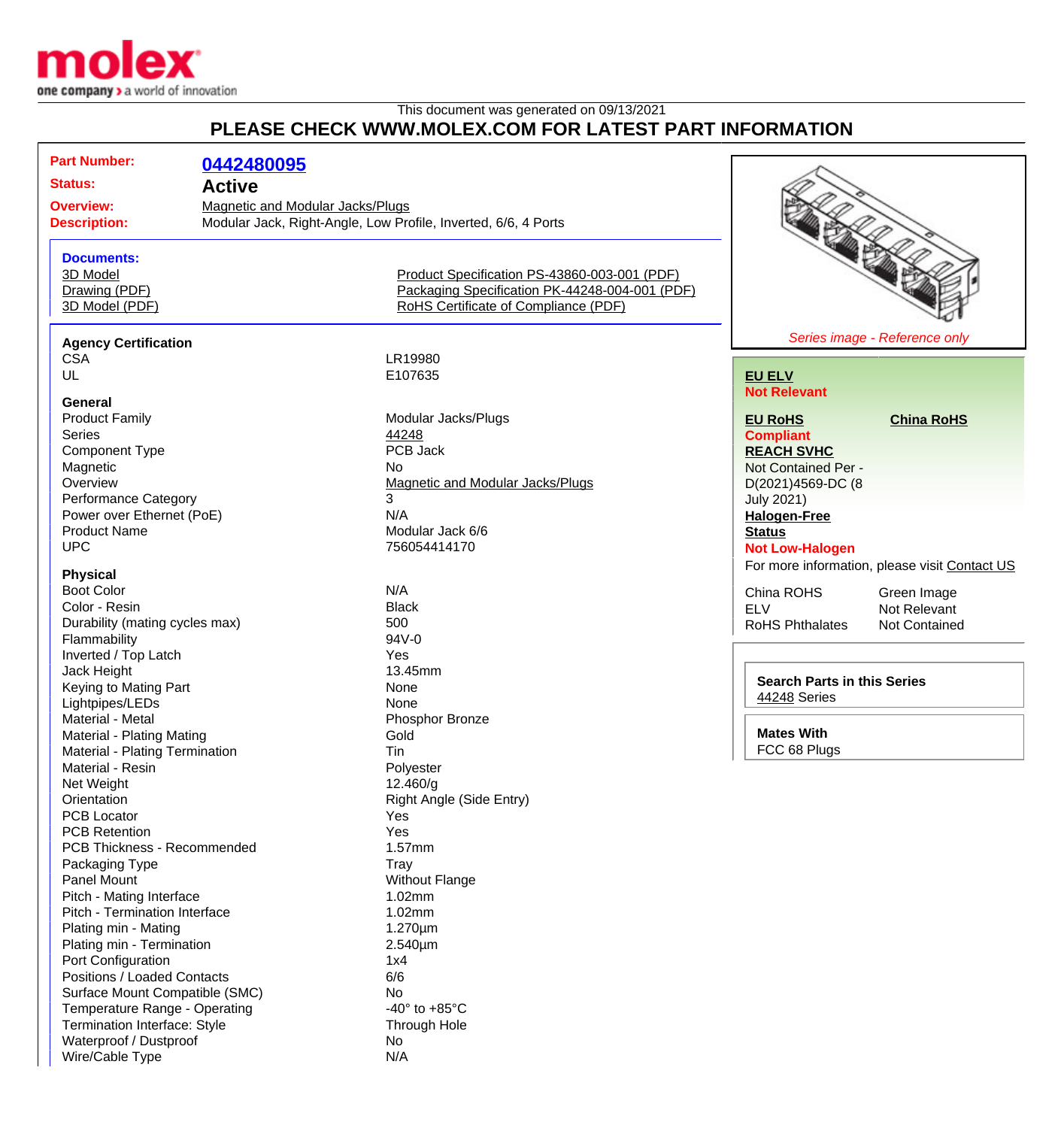| <b>Electrical</b><br>Shielded | Current - Maximum per Contact<br>Grounding to PCB<br>Grounding to Panel<br>Voltage - Maximum                                                                                         | 1.5A<br><b>Yes</b><br>With All Panel Grounding Tabs<br><b>Yes</b><br>150V AC (RMS) |  |
|-------------------------------|--------------------------------------------------------------------------------------------------------------------------------------------------------------------------------------|------------------------------------------------------------------------------------|--|
|                               | <b>Solder Process Data</b><br>Duration at Max. Process Temperature (seconds)<br>Lead-freeProcess Capability<br>Max. Cycles at Max. Process Temperature<br>Process Temperature max. C | 005<br><b>WAVE</b><br>001<br>260                                                   |  |
|                               | <b>Material Info</b>                                                                                                                                                                 |                                                                                    |  |
| Sales Drawing                 | <b>Reference - Drawing Numbers</b><br><b>Packaging Specification</b><br><b>Product Specification</b>                                                                                 | PK-44248-004-001<br>PS-43860-003-001<br>SD-44248-001-001                           |  |

## This document was generated on 09/13/2021 **PLEASE CHECK WWW.MOLEX.COM FOR LATEST PART INFORMATION**